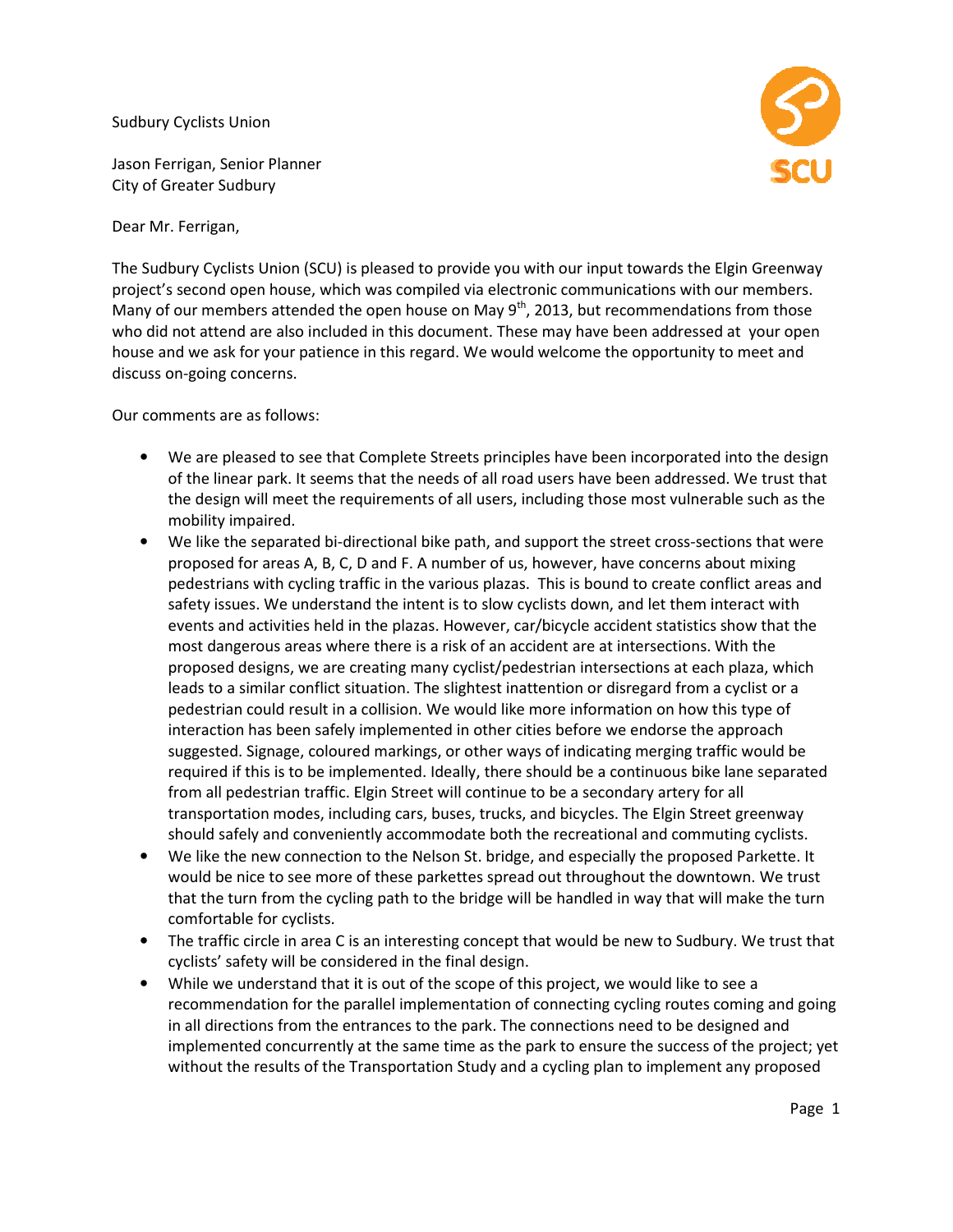routes, it is difficult at this time to comment on how the entrances to the linear park should be designed and how this route will integrate with the rest of any proposed Sudbury cycling routes. The 2014 budget process will begin shortly and we are unfortunately lacking the information to make recommendations on the connections. With a tentative construction start date of September 2013, we need to ensure that the Elgin Greenway design will integrate into a citywide plan that we hope to see for 2014-2015.

- We applaud that you have eliminated parking on the street side of the Greenway. This will open up the area and provide better views of the district for users of the park. We acknowledge that parking is still required at the Market, but as mentioned in our first submission, would like to see downtown parking reduced where necessary to promote sustainable transportation and greening projects, such convenient park and ride programs, reduced bus fares for downtown special events, and parking structures close to the downtown.
- Lighting appears to be proposed on one side only, but we assume that the lighting will adequately meet the needs of all users, especially at the park. There are also no designs of the connector bridges and underpasses, so it is hard to comment on the lighting and safety considerations for these areas.
- We liked the proposed intersection designs, including the Woonerf intersection. We hope that the enhanced pedestrian crossings will act as traffic calming measures, and we ask if these crossings will provide priority to pedestrians over traffic.
- We see no proposed secure bike parking structures. We would like to see some bike parking facilities, especially in the areas across from the restaurants and hotels as cyclists are currently locking their bikes at parking meters and at the Riverside underpass barrier. We would like to see at least one covered structure at each end of the park. We also don't see any design recommendations or locations for transit stops along the park.
- We like the proposed trees, and would prefer all options that favour more tree canopy. Trees are, in our opinion, the easiest and cheapest way to make an area attractive. We especially like the proposed tree canopy in area B on the business side of the street. We would like to see more of these implementations in the downtown.
- We had proposed investigating sound barriers between the park and the railway tracks. The proposed vegetation in the designs is a good start, but more consideration should be provided for other barriers where local art could be promoted.
- We like that the park reflects our Northern Ontario and Sudbury culture. Please ensure that you use native species for the vegetation. We had proposed the possibility of a community garden as an example of local food sources – perhaps the City will consider raised beds that could be used for this or other purposes. We also suggest that you implement water saving measures to reduce watering and dependence on tap water for maintaining the plants and trees; examples include rain gardens and grey water tanks.
- We don't see clear signage for the park entrances. We thought a nice historical touch would be a smaller recreation of one of the welcome arches that used to be on Lorne Street and on the Kingsway. Pictured is the arch that was on Lorne Street, which was demolished in 1952. The similar arch on the Kingsway was demolished in 1950.